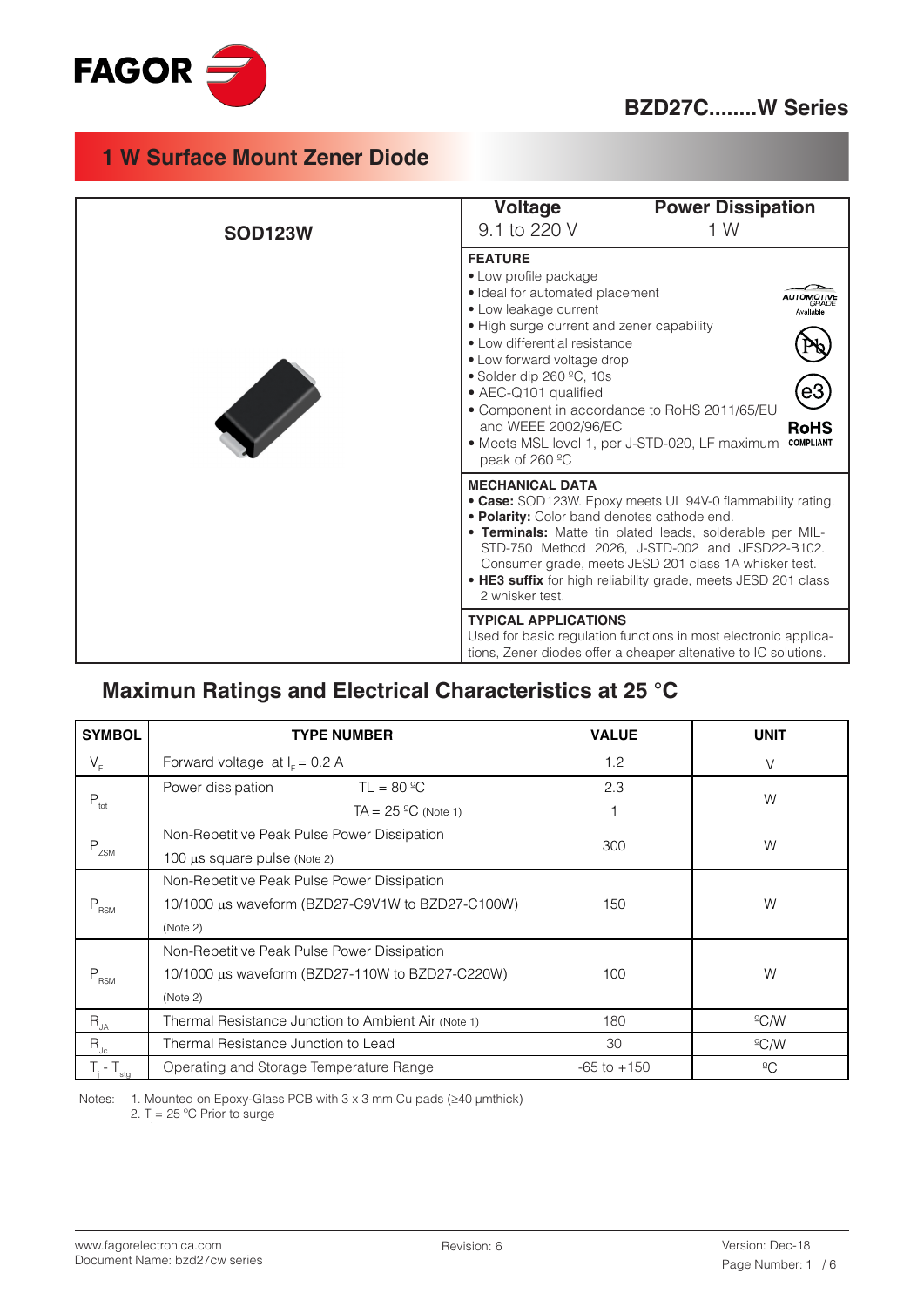

#### **Ordering information**

| <b>PREFERRED P/N</b> | <b>PACKAGE CODE</b> | <b>DELIVERY MODE</b>          | <b>BASE QUANTITY</b> | <b>UNIT WEIGHT (g)</b> |
|----------------------|---------------------|-------------------------------|----------------------|------------------------|
| BZD27C11W TRTB       | <b>TRTB</b>         | 13" diameter tape and<br>reel | 10,000               | 0.0165                 |
| BZD27C11W HE3 TRTB   | <b>TRTB</b>         | 13" diameter tape and<br>reel | 10,000               | 0.0165                 |

# **Package Outline Dimensions: (mm) SOD123W**

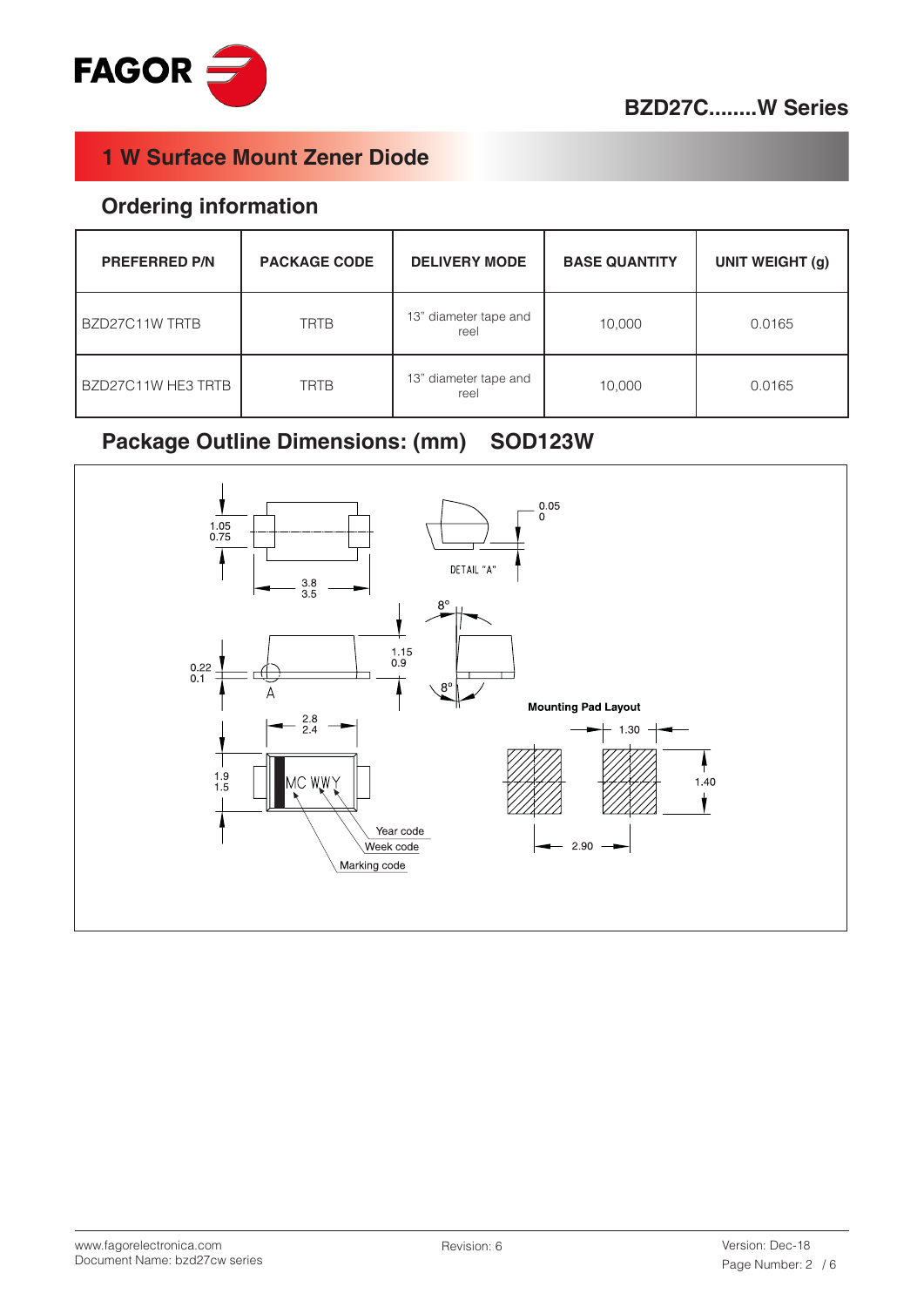

# **Rating and Characteristics** (Ta 25 ºC unless otherwise noted)

| Device<br>Marking<br>Code |    | <b>Working Voltage</b><br>(Note 1) |        | <b>Differential</b><br>Resistance |                                | Temperature<br>Coefficient |      | <b>Test</b> | Reverse Current @<br>Reverse Voltage |        |
|---------------------------|----|------------------------------------|--------|-----------------------------------|--------------------------------|----------------------------|------|-------------|--------------------------------------|--------|
| Device                    |    | $V_z \otimes I_{zT}$               |        |                                   | $r_{\text{dif}} \otimes r_{Z}$ | ALPH <sub>z</sub> $@I_z$   |      | Current     | $I_R$                                |        |
|                           |    |                                    | $\vee$ |                                   |                                | %/°C                       |      | $I_{ZT}$    | μA                                   | $V_R$  |
|                           |    | Min.                               | Max.   | typ                               | Max.                           | Min.                       | Max. | mA          | Max.                                 | $\vee$ |
| BZD27C9V1W                | 8X | 8.5                                | 9.6    | 2.0                               | 4.0                            | 0.03                       | 0.08 | 50          | 10.0                                 | 5      |
| BZD27C11W                 | 6A | 10.4                               | 11.6   | 4.0                               | $\overline{7}$                 | 0.05                       | 0.10 | 50          | 4.0                                  | 8.2    |
| BZD27C12W                 | 6B | 11.4                               | 12.7   | 4.0                               | $\overline{7}$                 | 0.05                       | 0.10 | 50          | 3.0                                  | 9.1    |
| BZD27C13W                 | 6C | 12.4                               | 14.1   | $5.0$                             | 10                             | 0.05                       | 0.10 | 50          | 2.0                                  | 10     |
| BZD27C14W                 | 8Y | 13.4                               | 14.6   | 5.0                               | 10                             | 0.05                       | 0.10 | 50          | 2.0                                  | 11     |
| BZD27C15W                 | 6D | 13.8                               | 15.6   | 5.0                               | 10                             | 0.05                       | 0.10 | 25          | 1.0                                  | 11     |
| BZD27C16W                 | 6E | 15.3                               | 17.1   | 6.0                               | 15                             | 0.06                       | 0.11 | 25          | 1.0                                  | 12     |
| BZD27C18W                 | 6F | 16.8                               | 19.1   | 6.0                               | 15                             | 0.06                       | 0.11 | 25          | 1.0                                  | 13     |
| BZD27C22W                 | 7A | 20.8                               | 23.3   | 6.0                               | 15                             | 0.06                       | 0.11 | 25          | 1.0                                  | 16     |
| BZD27C24W                 | 6G | 22.8                               | 25.6   | 7.0                               | 15                             | 0.06                       | 0.11 | 25          | 1.0                                  | 18     |
| BZD27C27W                 | 6H | 25.1                               | 28.9   | 7.0                               | 15                             | 0.06                       | 0.11 | 25          | 1.0                                  | 20     |
| BZD27C30W                 | 61 | 28                                 | 32     | 8.0                               | 15                             | 0.06                       | 0.11 | 25          | 1.0                                  | 22     |
| BZD27C33W                 | 6J | 31                                 | 35     | 8.0                               | 15                             | 0.06                       | 0.11 | 25          | 1.0                                  | 24     |
| BZD27C36W                 | 6K | 34                                 | 38     | 21                                | 40                             | 0.06                       | 0.11 | 10          | 1.0                                  | 27     |
| BZD27C39W                 | 6L | 37                                 | 41     | 21                                | 40                             | 0.06                       | 0.11 | 10          | 1.0                                  | 30     |
| BZD27C43W                 | 6M | 40                                 | 46     | 24                                | 45                             | 0.07                       | 0.12 | 10          | 1.0                                  | 33     |
| BZD27C47W                 | 6N | 44                                 | 50     | 24                                | 45                             | 0.07                       | 0.12 | 10          | 1.0                                  | 36     |
| BZD27C51W                 | 60 | 48                                 | 54     | 25                                | 45                             | 0.07                       | 0.12 | 10          | 1.0                                  | 39     |
| BZD27C62W                 | 6P | 58                                 | 66     | 25                                | 80                             | 0.08                       | 0.13 | 10          | 1.0                                  | 47     |
| BZD27C68W                 | 60 | 64                                 | 72     | 25                                | 80                             | 0.08                       | 0.13 | 10          | 1.0                                  | 51     |
| BZD27C75W                 | 6R | 70                                 | 79     | 30                                | 100                            | 0.08                       | 0.13 | 10          | 1.0                                  | 56     |
| BZD27C82W                 | 3Z | 77                                 | 87     | 60                                | 200                            | 0,08                       | 0.13 | 2           | $\mathbf{1}$                         | 63     |
| BZD27C100W                | 6S | 94                                 | 106    | 60                                | 200                            | 0.09                       | 0.13 | $\,$ 5 $\,$ | 1.0                                  | 75     |
| <b>BZD27C110W</b>         | 6Y | 104                                | 116    | 80                                | 250                            | 0.09                       | 0.13 | 5           | 1.0                                  | 82     |
| <b>BZD27C120W</b>         | 6T | 114                                | 127    | 150                               | 300                            | 0.09                       | 0.13 | 5           | 1.0                                  | 91     |
| <b>BZD27C150W</b>         | 6Z | 138                                | 156    | 150                               | 300                            | 0.09                       | 0.13 | 5           | 1.0                                  | 110    |
| BZD27C160W                | 7B | 153                                | 171    | 150                               | 350                            | 0.09                       | 0.13 | 5           | 1.0                                  | 120    |
| BZD27C180W                | 6U | 168                                | 191    | 180                               | 400                            | 0.09                       | 0.13 | 5           | 1.0                                  | 130    |
| BZD27C200W                | 6V | 188                                | 212    | 350                               | 750                            | 0.09                       | 0.13 | 5           | 1.0                                  | 150    |
| <b>BZD27C220W</b>         | 6X | 208                                | 233    | 430                               | 900                            | 0.09                       | 0.13 | $\,$ 5 $\,$ | $1.0\,$                              | 160    |

Notes: 1. Pulse test: tp :: 5ms.

• Electrical characteristics when used as voltage regulator diodes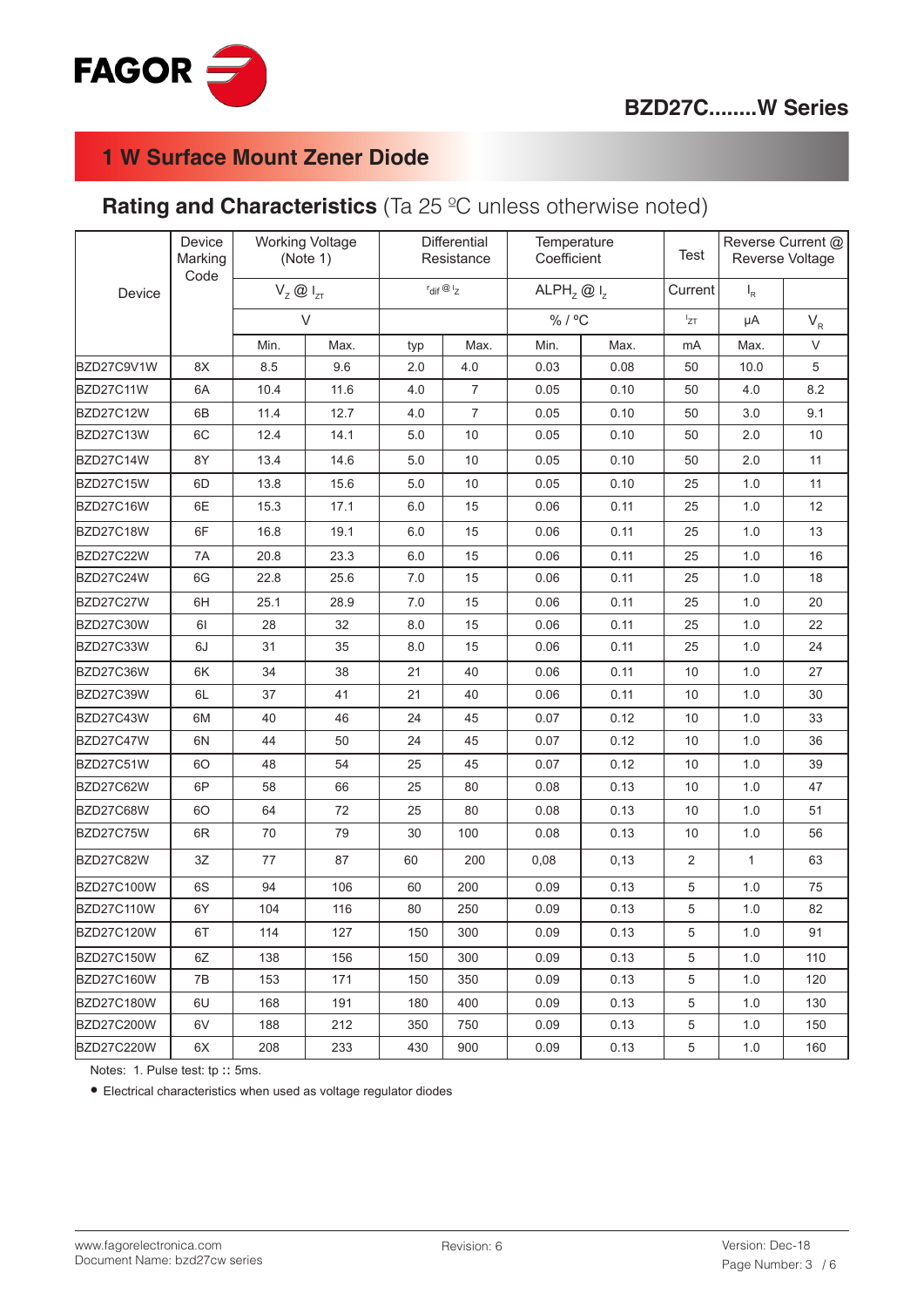

# **Rating and Characteristics** (Ta 25 ºC unless otherwise noted)

|                   | Rev. Breakdown<br>Voltage | Test Current   | <b>Temperature Coefficient</b> |      | <b>Clamping Voltage</b> |                | Reverse Current @ Stand-Off<br>Voltage |                                 |
|-------------------|---------------------------|----------------|--------------------------------|------|-------------------------|----------------|----------------------------------------|---------------------------------|
| Device            | V(BR)@Itest               | Itest          | $ALPHz @$ Itest                |      | Vc                      | @IRSM (Note 1) | $I_R$                                  | $@V_{\scriptscriptstyle\rm WM}$ |
|                   | V                         | mA             | % / $c$                        |      | V                       | Α              | μA                                     | V                               |
|                   | Min.                      |                | typ                            | Max. | Max.                    |                | Max.                                   |                                 |
| BZD27C9V1W        | 8.5                       | 50             | 0.03                           | 0.08 | 13.3                    | 11.3           | 10.0                                   | 5                               |
| BZD27C11W         | 10.4                      | 50             | 0.05                           | 0.10 | 15.7                    | 9.6            | 4.0                                    | 8.2                             |
| BZD27C12W         | 11.4                      | 50             | 0.05                           | 0.10 | 17                      | 8.8            | 3.0                                    | 9.1                             |
| BZD27C13W         | 12.4                      | 50             | 0.05                           | 0.10 | 18.9                    | 7.9            | 2.0                                    | 10                              |
| BZD27C14W         | 13.4                      | 50             | 0.05                           | 0.10 | 19.9                    | 7.6            | 2.0                                    | 11                              |
| BZD27C15W         | 13.8                      | 50             | 0.05                           | 0.10 | 20.9                    | 7.2            | 1.0                                    | 11                              |
| BZD27C16W         | 15.3                      | 25             | 0.06                           | 0.11 | 22.9                    | 6.6            | 1.0                                    | 12                              |
| BZD27C18W         | 16.8                      | 25             | 0.06                           | 0.11 | 25.6                    | 5.9            | 1.0                                    | 13                              |
| <b>BZD27C22W</b>  | 20.8                      | 25             | 0.06                           | 0.11 | 31.0                    | 4.8            | 1.0                                    | 16                              |
| BZD27C24W         | 22.8                      | 25             | 0.06                           | 0.11 | 33.8                    | 4.4            | 1.0                                    | 18                              |
| BZD27C27W         | 25.1                      | 25             | 0.06                           | 0.11 | 38.1                    | 3.9            | 1.0                                    | 20                              |
| BZD27C30W         | 28                        | 25             | 0.06                           | 0.11 | 42.2                    | 3.6            | 1.0                                    | 22                              |
| BZD27C33W         | 31                        | 25             | 0.06                           | 0.11 | 46.2                    | 3.2            | 1.0                                    | 24                              |
| BZD27C36W         | 34                        | 10             | 0.06                           | 0.11 | 50.1                    | 3              | 1.0                                    | 27                              |
| BZD27C39W         | 37                        | 10             | 0.06                           | 0.11 | 54.1                    | 2.8            | 1.0                                    | 30                              |
| BZD27C43W         | 40                        | 10             | 0.07                           | 0.12 | 60.7                    | 2.5            | 1.0                                    | 33                              |
| BZD27C47W         | 44                        | 10             | 0.07                           | 0.12 | 65.5                    | 2.3            | 1.0                                    | 36                              |
| BZD27C51W         | 48                        | 10             | 0.07                           | 0.12 | 70.8                    | 2.1            | 1.0                                    | 39                              |
| BZD27C62W         | 58                        | 10             | 0.08                           | 0.13 | 86.5                    | 1.7            | 1.0                                    | 47                              |
| BZD27C68W         | 64                        | 10             | 0.08                           | 0.13 | 94.4                    | 1.6            | 1.0                                    | 51                              |
| BZD27C75W         | 70                        | 10             | 0.08                           | 0.13 | 103.5                   | 1.5            | 1.0                                    | 56                              |
| BZD27C82W         | 77                        | $\overline{2}$ | 0.08                           | 0.13 | 113                     | 1.33           | 1.0                                    | 63                              |
| BZD27C100W        | 94                        | 5              | 0.09                           | 0.13 | 139                     | 1.1            | 1.0                                    | 75                              |
| BZD27C110W        | 104                       | 5              | 0.09                           | 0.13 | 150                     | $\mathbf{1}$   | 1.0                                    | 82                              |
| <b>BZD27C120W</b> | 114                       | 5              | 0.09                           | 0.13 | 167                     | 0.9            | 1.0                                    | 91                              |
| <b>BZD27C150W</b> | 138                       | 5              | 0.09                           | 0.13 | 187                     | 0.73           | 1.0                                    | 110                             |
| <b>BZD27C160W</b> | 153                       | 5              | 0.09                           | 0.13 | 205                     | 0.48           | 1.0                                    | 120                             |
| <b>BZD27C180W</b> | 168                       | 5              | 0.09                           | 0.13 | 252                     | 0.6            | 1.0                                    | 130                             |
| BZD27C200W        | 188                       | 5              | 0.09                           | 0.13 | 278                     | 0.54           | 1.0                                    | 150                             |
| <b>BZD27C220W</b> | 208                       | 5              | 0.09                           | 0.13 | 301                     | 0.49           | 1.0                                    | 160                             |

Notes: 1. Non-repetitive peak reverse current in accordance with "IEC 60-1, Section 8" (10/1000 µs pulse)

• Electrical characteristics when used as protection diodes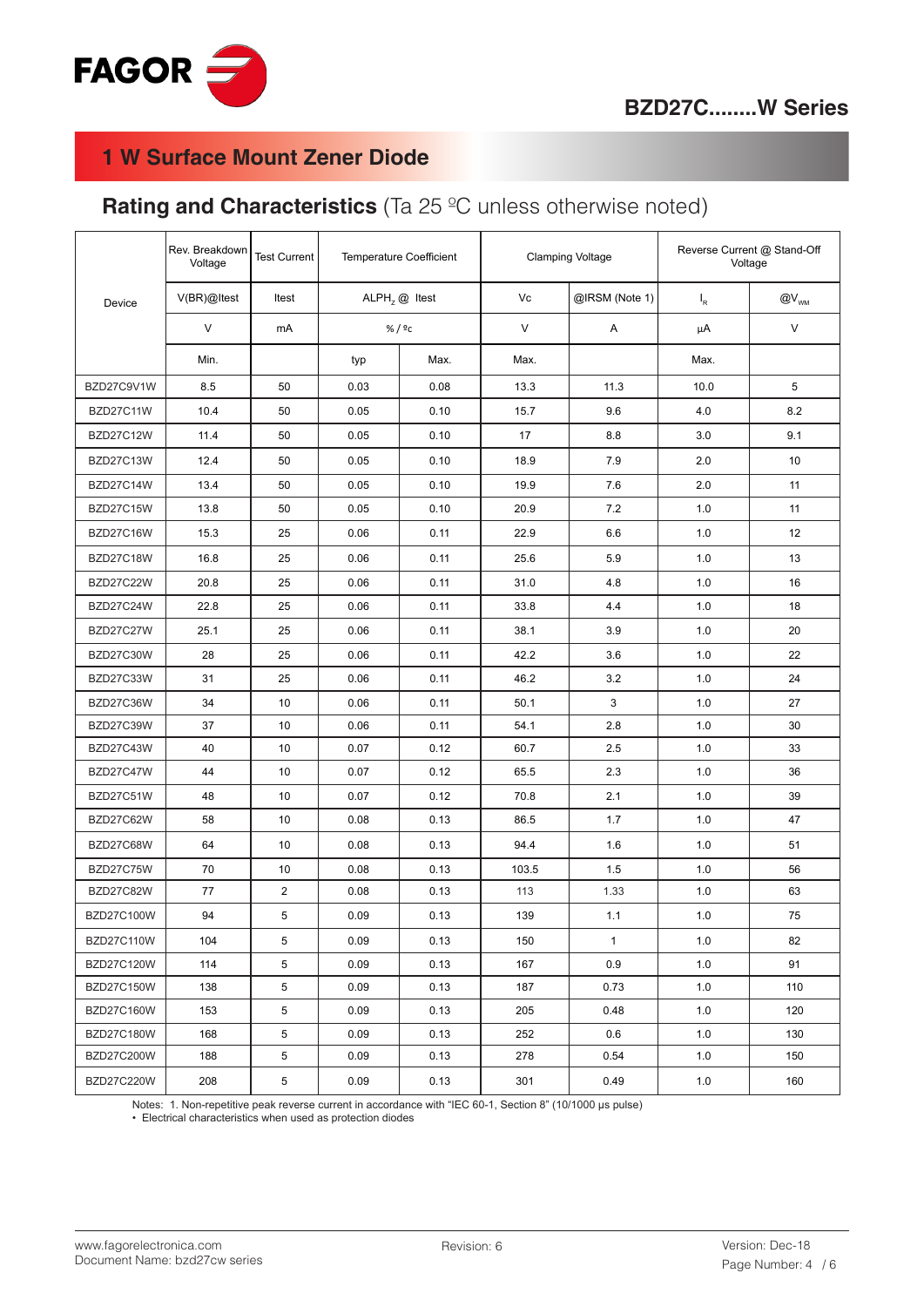

#### **Rating and Characteristics** (Ta 25 °C unless otherwise noted)





MAXIMUM PULSE POWER DISSIPATION vs ZENER VOLTAGE